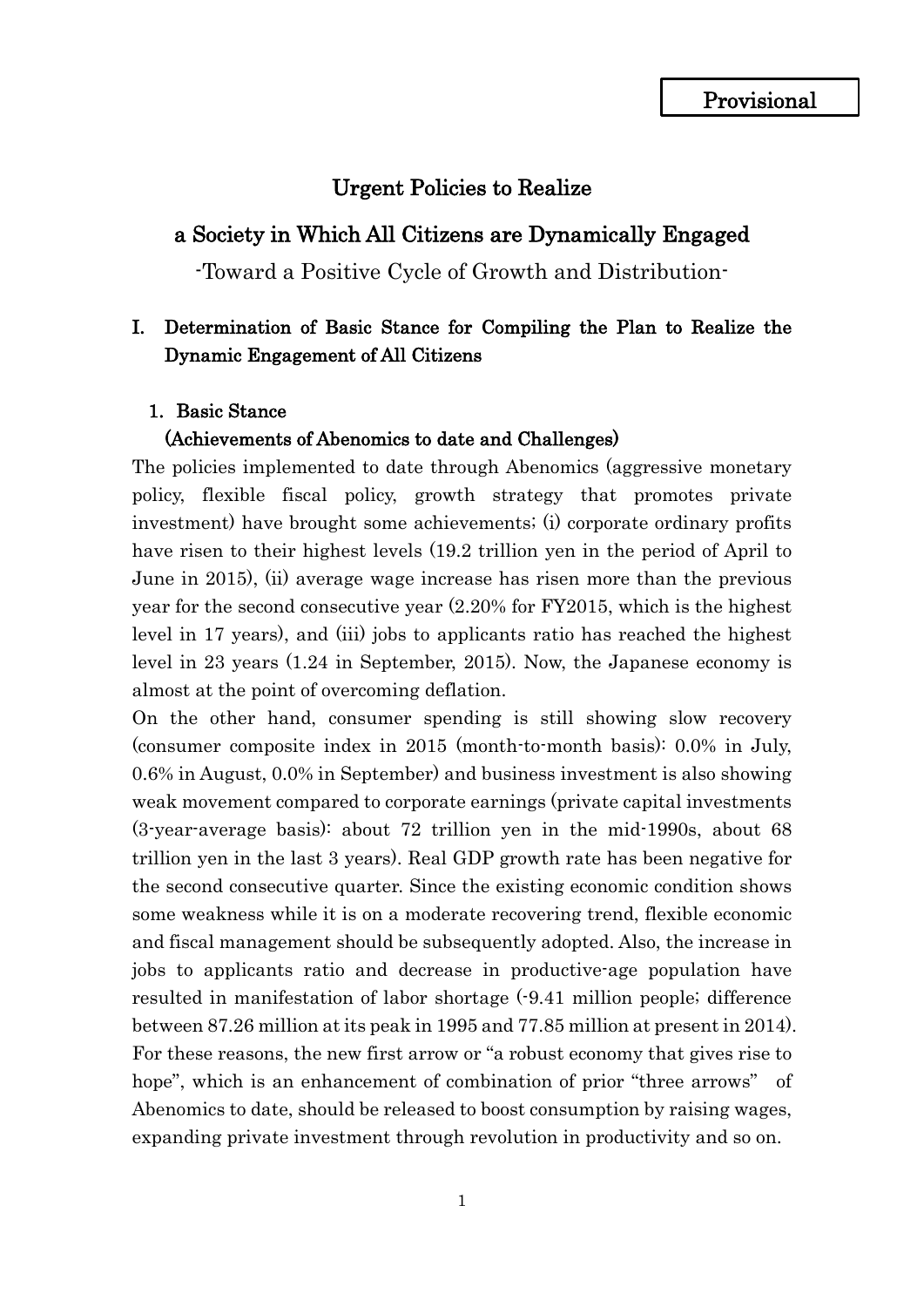And at the same time, it should be noted that the structural issue of the declining birthrate and aging population is at the root of the obstacles in economic growth. Over the last 30 years or so, the birthrate has significantly decreased (decreased from 1.81 in 1984 to 1.26 in 2005 and has hovered around 1.3-1.4 up to now) and population aging rate has steadily risen (from 9.9% in 1984 to 26.0% in 2014). After the peak in 2008, the population has entered a decreasing phase and there is also an estimation showing that the total population will be little more than 80 million 50 years from now and approximately 40 million 100 years from now if the current declining trend continues. An awareness that this advance in the declining birthrate and aging population not only reduces the labor supply but also causes a reduction in the size of the economy and a lowered standard of living and therefore threatens the economic sustainability leads to anxieties and pessimism about the future. The declining birthrate and aging population is a structural issue and therefore cannot be resolved overnight. However, since the growth caused by Abenomics is beginning to bear fruits, it is precisely the time to tackle this issue head on without postpone.

### (Sustainable Growth Driven by Inclusion and Diversity)

What a society in which all citizens are dynamically engaged means is a society with social inclusion in which everyone can play an active role, including youths, the elderly, women, men, people with disabilities, people fighting an illness and people who have experienced a failure. In other words, a society in which individuality and diversity are valued, enabling every Japanese citizen to live a life fulfilling their own hopes, showing their talents and finding motivation in their respective homes, local communities and workplaces should be created by eliminating all constraints standing in the way of everyone pursuing one's hopes and improving an environment in which everyone can play an active role.

Fostering people's feelings of security and consolidating future prospects will encourage a boost in consumption and the expansion of investment and further enhance the positive cycle of economy through these efforts. Also, through the attempts to realize a society where everyone can fully show their own various talents, diversity, which drives new idea and innovation, will be widely accepted and economic growth will further accelerate through improvements in productivity.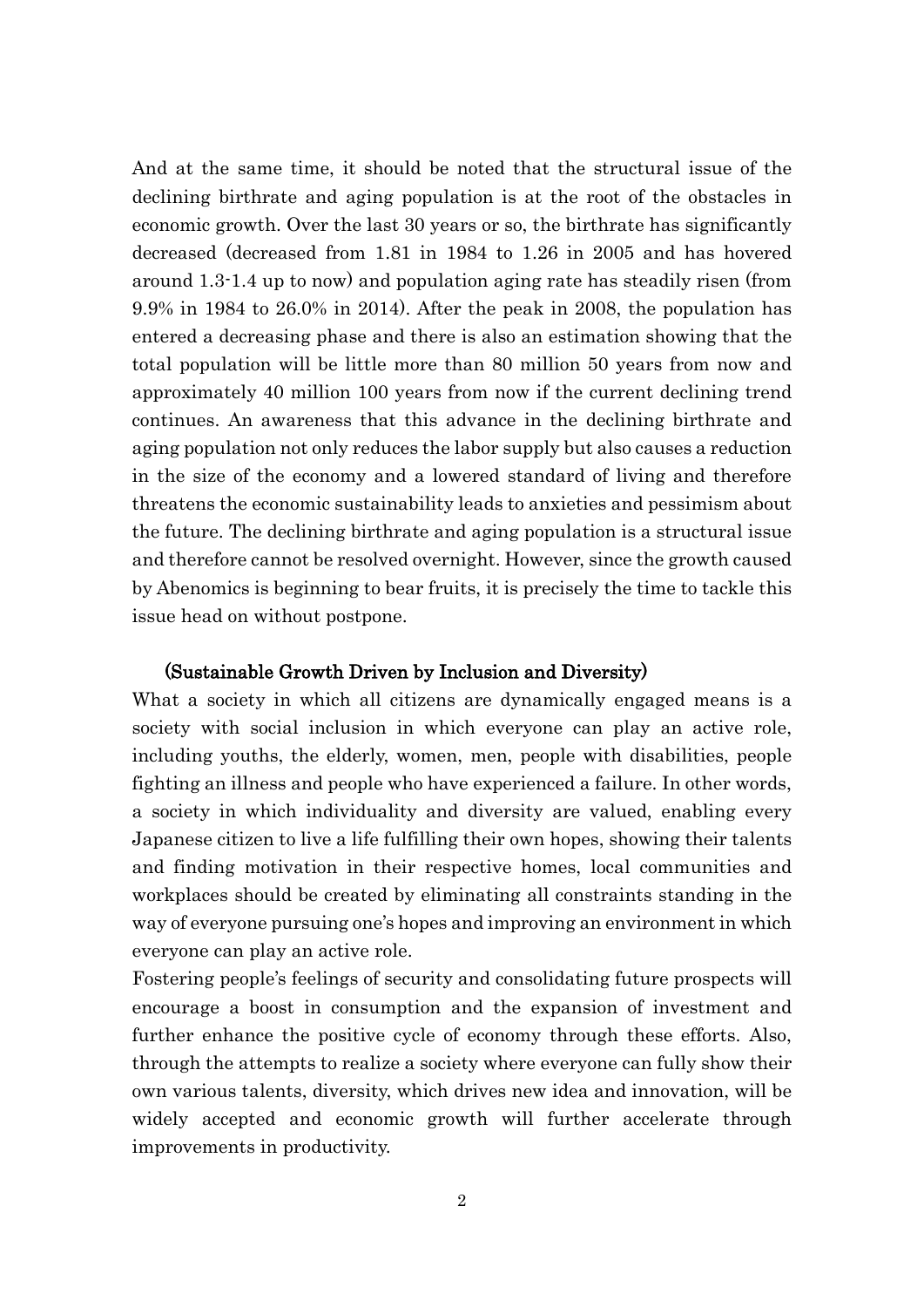### (Enhancing a Positive Cycle by Tackling High Priority Issues)

One of the high priority issues in the process of creating a society in which every single Japanese citizen can play an active role is to overcome the current situation preventing people from fulfilling their hopes for marriage and childcare. Although the total birthrate in 2014 remains at 1.42, the rate is expected to led to 1.8, which is the level the public has indicated as desirable, by improving an environment enabling everyone to satisfy their hopes for marriage, childbirth and childcare.

The other high priority issue is to overcome the current situation preventing people from balancing nursing with working as the population continues to age. The number of people leaving or changing their jobs due to providing their family members with nursing care reached 101,000 during the period from October 2011 to September 2012. Balancing nursing with working, as the population continues ever more rapidly to age, has become an urgent issue.

Hence, in order to realize a society in which all citizens are dynamically engaged, the new second arrow or "dream-weaving childcare supports" and the new third arrow or "social security that provides reassurance" are going to be released toward clear targets; (i) raising the birthrate to 1.8 children per woman, which is the level the public has indicated as desirable, and (ii) eliminating cases in which people have no choices but to leave their jobs to provide nursing care. From fruits of growth obtained through the efforts to realize a robust economy (the first arrow), foundation of childcare and social security (the second and the third arrows) is going to be enhanced. And since future prospects shall become brighter by eliminating anxieties toward childcare and nursing care, the expansion of consumption will be encouraged. Also, diversity shall be generated in a society through the participation of various human resources due to an environment enabling them to balance childcare or nursing care with working. This change will not only improve the labor participation rate but also encourage improvement in productivity through innovation, and enhance the positive cycle of economy.

Enhancing and sustaining this positive cycle of growth and distribution will lead to the maintenance of the population at 100 million people 50 years from now, as well as to an economic society in which everyone can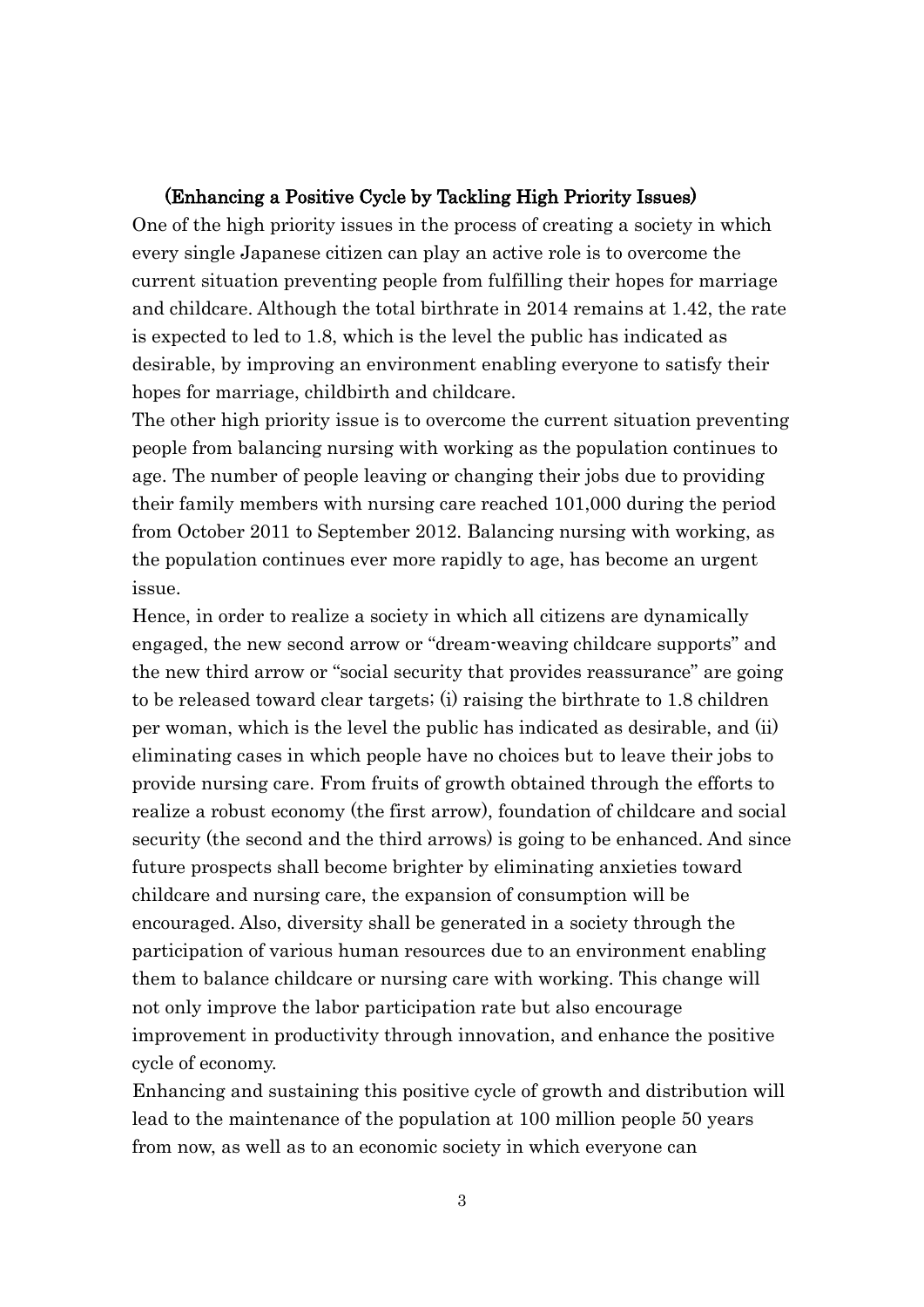participate – that is, a society in which all citizens are dynamically engaged. It is important to promote this vision with wide range of understanding and participation of citizens.

# 2. Directions to be Examined toward the Plan to Realize the Dynamic Engagement of All Citizens

### (1) A Robust Economy That Gives Rise to Hope

With an eye toward a "nominal GDP toward 600 trillion yen", in order to create a society in which everyone can play an active role, the economic foundation must be enhanced and it is necessary to make the prior economic policies of "three arrows" even more solid, establish positive cycle of economy led by private-sector demand and therefore to realize economic growth with higher growth rate than around 2% in nominal terms and around 3% in normal terms. For this reason, it is important to raise potential growth rate and, for instance, the following attempts are going to be examined.

The Government will encourage consumption through continuous raise of wages and the minimum wage. In order to realize this, the Government will improve the environment enabling small and medium-sized businesses to raise wages through making business conditions more favorable. Also, creation of innovation brought by diversity will be promoted through the efforts to improve an environment enabling everyone to play an active role by working-style reforms. Moreover, the Government will promote an expansion of investment and a revolution in productivity in order to enhance the growth potential of the Japanese economy, enhance creativity for innovation through attracting direct inward investment and utilizing foreign human resources and incorporating demands of foreign tourists. In addition to these attempts, the Government will systematically promote social capital improvement based on the viewpoint of national resilience for pre-disaster prevention and activate local communities utilizing various regional resources by shifting regional revitalization into high gear.

### (2) Dream-weaving Childcare Supports

With an eye toward achieving the "desirable birthrate of 1.8", in order to fundamentally improve the current situation preventing youths from getting married as they wish and having the number of children they desire, it is necessary to enhance employment and the economic foundation of youths,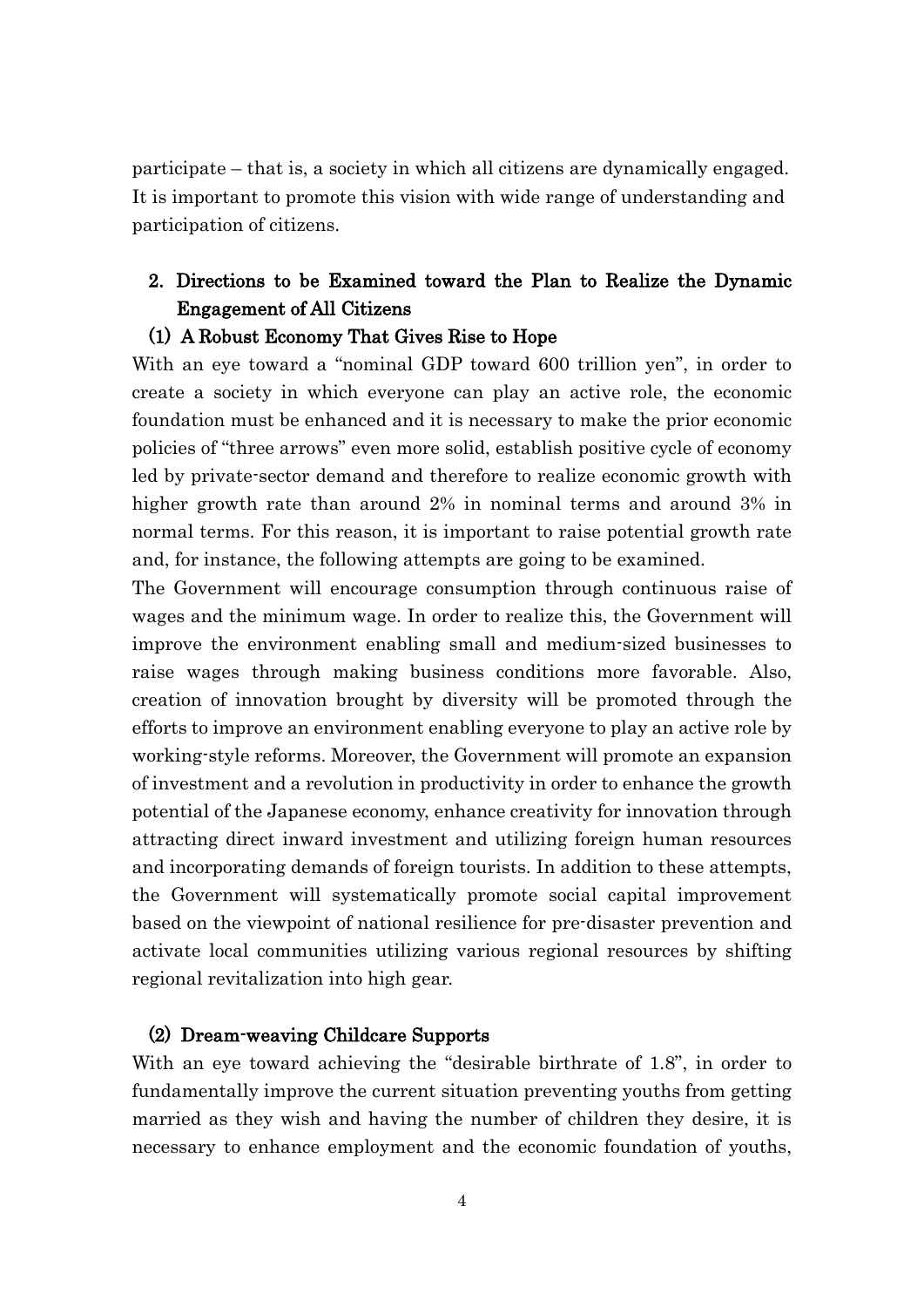improve the environment enabling them to balance working with family life and ceaselessly support them in each stage, from marriage, pregnancy, childbirth to childcare. For instance, the following attempts are going to be examined.

In order to enhance employment and economic foundation of youths, the Government will make efforts to stabilize employment and improve the income levels of youths through helping them smoothly find employment, promoting non-permanent employees to permanent positions and improving their working conditions, and further expanding the coverage of employment insurance.

In order to enable people to balance working with family life, the Government will improve an environment in which all people having hopes for marriage, pregnancy, childbirth and childcare can fulfill them, and women can play active roles. In addition, practices of long working hours will be improved and various flexible styles of working, including telework and flexible work time, will be promoted. In addition, the Government will promote reforms in consciousness and behaviors of men and improve a working environment that enables workers to take childcare leave. Also, an environment enabling both men and women to develop their own careers through a relearning process will be improved.

The Government will also promote ceaseless and comprehensive support resolving various worries and challenges of youths having hopes of marriage and families with children; securing preparation and various services of childcare to ensure elimination of childcare waiting lists, cultivating and securing human resources for childcare, and other support regarding marriage, childbirth and childcare. Plus, an environment enabling three generations of a family to live under one roof or nearby each other for mutual assistance in childcare will be improved. Moreover, in order to offer educational opportunities regardless of economic conditions, the Government will expand the range of early childhood education offered free of charge and reduce the burden of education costs while securing revenue resources at the same time. Support for single-parent families and families with multiple children, and measures to support children themselves will also be promoted. Furthermore, multi-stream education systems for children who cannot settle into existing schools due to various reasons, including bullying and developmental disabilities, will be enhanced.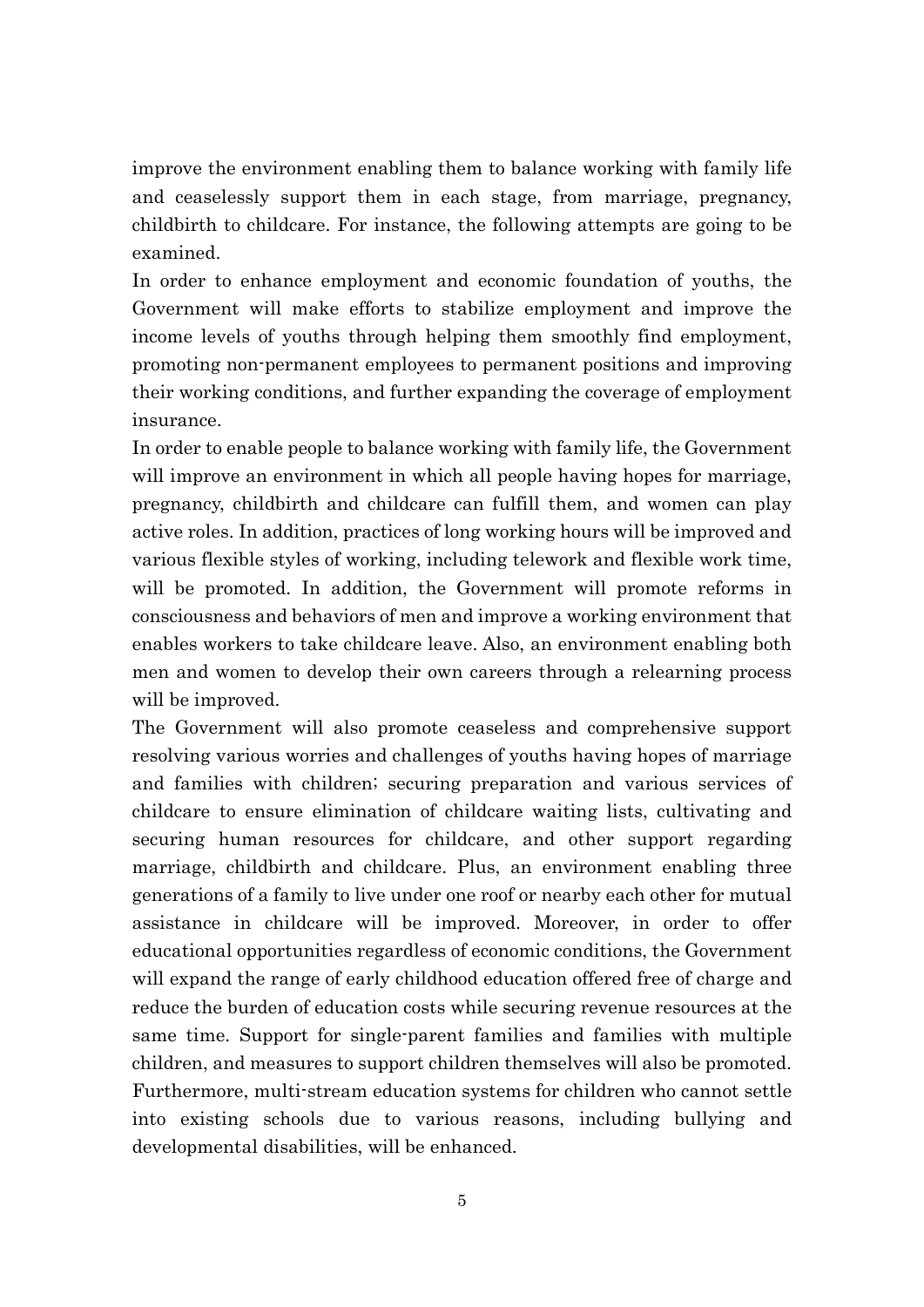### (3) Social Security That Provides Reassurance

The Government will promote reforms in social security systems, including pension, medicine and nursing care so that everyone feels secure, including not only the elderly but also the generations still working to live their lives.

With an eye toward "no one forced to leave their jobs for nursing care", in order to improve the current situation preventing people from receiving desirable nursing services and forcing them to leave their jobs to provide nursing care against their wishes, it is necessary to secure sufficient supply of nursing services meeting user's needs, promote support with the mindset of those in need and extend healthy life expectancy. For instance, the following attempts are going to be examined.

Based on the viewpoint of securing sufficient supply of nursing services, the Government will improve facilities and housing for nursing care which meet user's needs, cultivate and secure human resources for nursing services as well as improve their working conditions and improve productivity of nursing care business.

Also, in order to promote support with the mindset of those in need, the Government will enhance consulting and supporting systems in response to various working styles and lifestyles of families, improve practices of long working hours and promote various flexible styles of working, including telework and flexible work time. In addition, an environment enabling workers to take care leave will be improved.

In addition, through reforms in social security systems focusing on preventive care, the Government will promote extension of healthy life expectancy. Also, in order to expand the stage for the elderly, the Government will offer various employment opportunities and raise the level of the overall incomes, including pensions, and therefore encourage elderly households to stand on their own both from the health and economic aspects.

Furthermore, the Government will support people with disabilities and those fighting an illness both for their independence and social involvement by improving an environment enabling them to live their lives feeling secure and helping them realize various working styles and social involvement as they wish.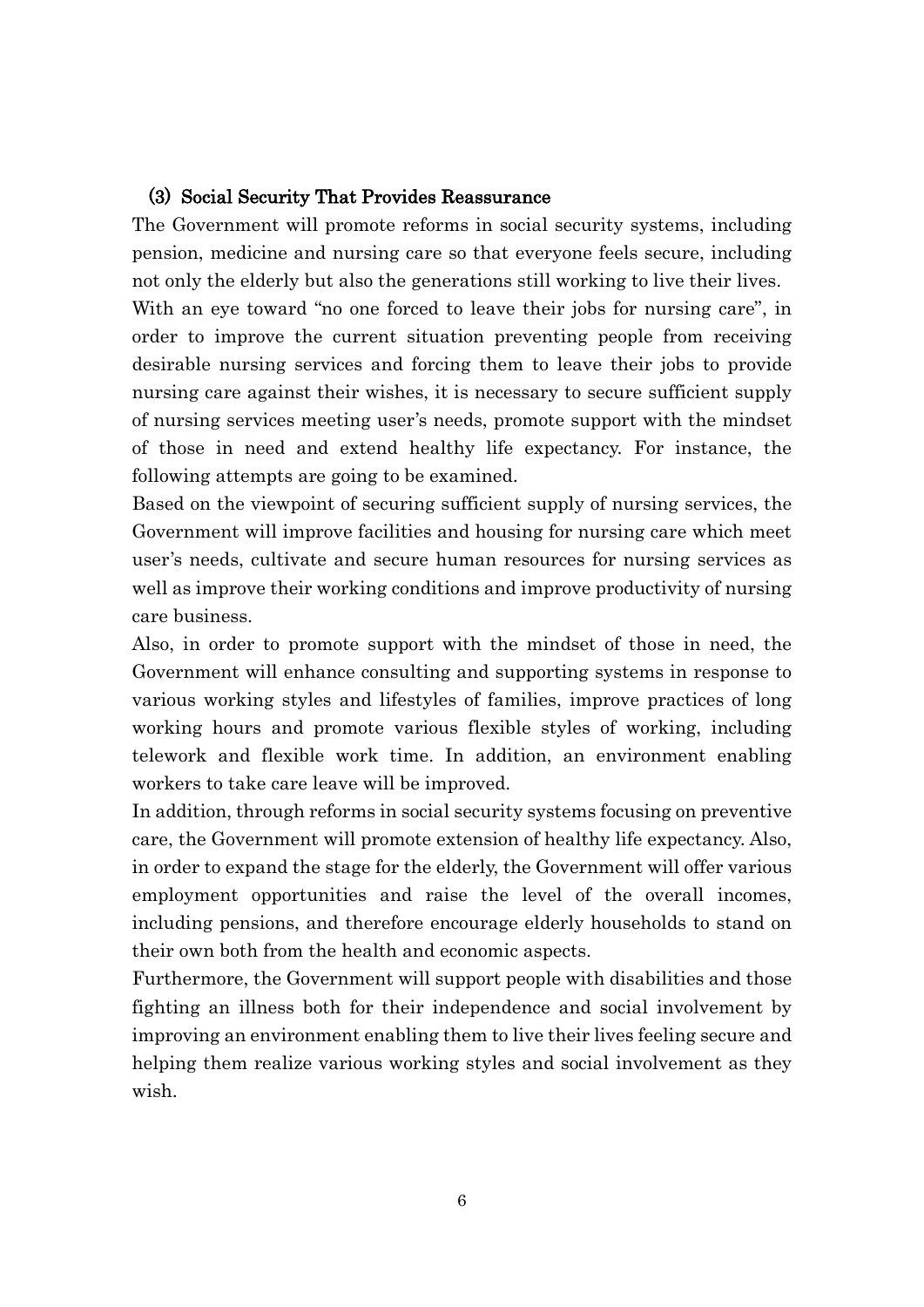### (4) Efforts Expected to be Made by the Private Sector

In order to realize a society in which all citizens are dynamically engaged, the attempts to adjust the environment by the Government alone are not enough. Therefore, efforts of mutual assistance should be promoted to extensively deal with various daily issues which public services alone cannot cope with (e.g. monitoring of the elderly) in local communities with resident participation. For families mutually supporting each other, the Government will help them do so.

In addition, it is essential for each private body to undertake new actions as bearers of the economic society. Since all new "three arrows" toward a society in which all citizens are dynamically engaged are perceived to share workingstyle reforms to realize various and flexible working styles as their commonly important attempt, businesses, which hire labors and therefore have significant influence on the economic activities and social lives of every single citizen, are expected to act proactively. The following attempts are expected to be made for instance.

First of all, businesses are expected to promote non-permanent employees, often consisting of youths and women, to permanent positions and improve working conditions through continuous wage raises for employees, including non-permanent positions. The promotion of women's active roles and improvement of working environment toward the establishment of work-lifebalance (harmonization of working and daily life) and positive disclosure of information regarding these attempts are also expected. Businesses are furthermore encouraged to help individuals formulate their career plans so that they can work throughout the entire lives if they wish and offer employment opportunities.

In addition, since equipment vintage has increased by 5-6 years in the last 20 years, while corporate earnings are at their highest levels because of achievements of Abenomics to date, businesses are strongly expected to improve their productivity through drastic investments in equipment, R&D activities and human resources in order to enhance their earning power.

Plus, attempts toward extension of health life expectancy, including promotion of collaboration between health insurance societies and businesses (referred to as "collabohealth") and "Healthy Company" management.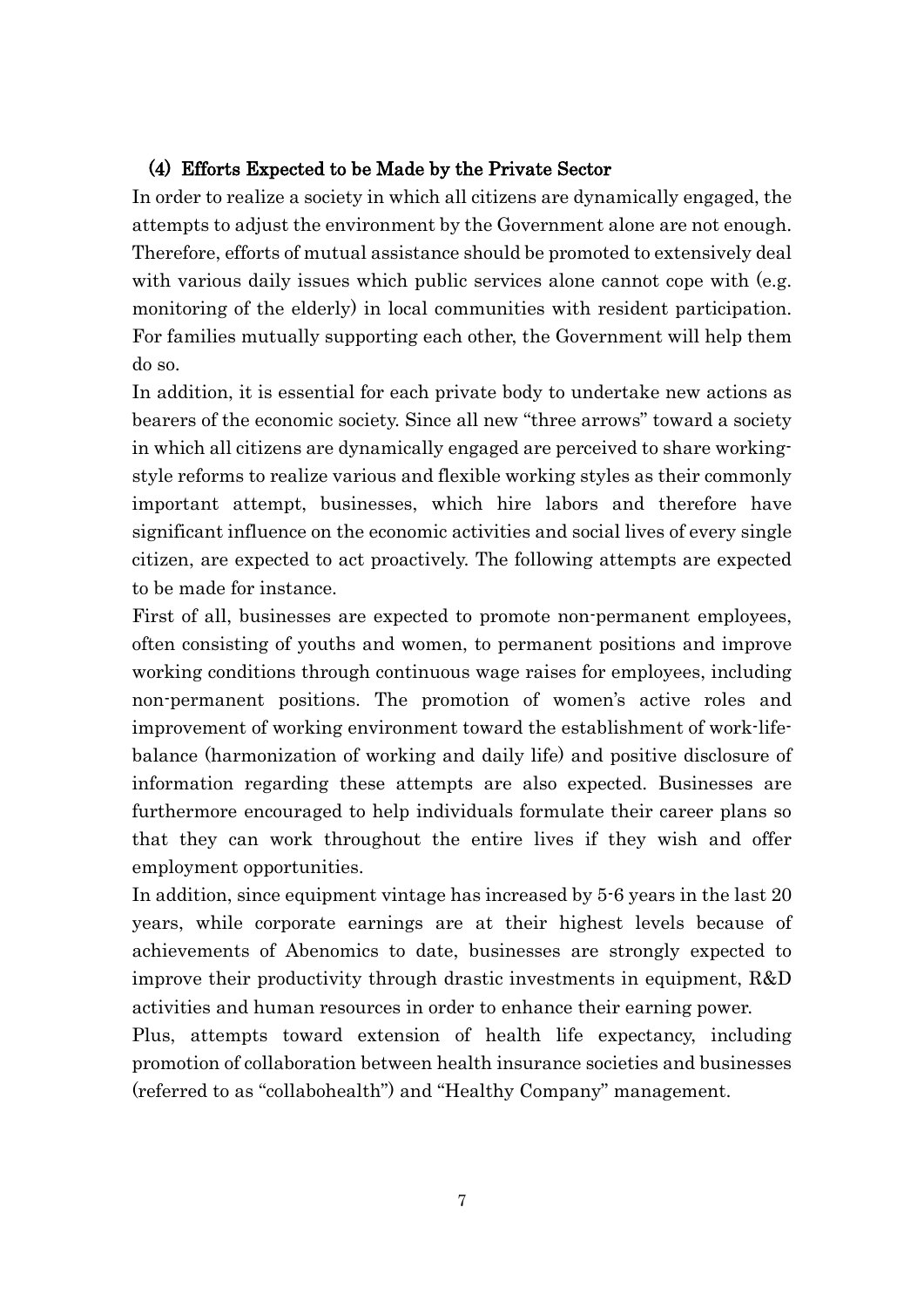## (5) Securing Essential Policy Resources

In order to realize a society in which all citizens are dynamically engaged, long-term and continuous efforts should be made, prioritizing truly effective policies. Therefore, it is important to secure stable and permanent revenue resources and to enhance needed policies.

## II. Urgent Policies

Since the growth caused by Abenomics is beginning to bear fruit, now is precisely the time for Japan's economic society to put a break on the structural issue of the declining birthrate and aging population, eliminate anxieties of every single citizen toward the future and get rid of fundamental constraints preventing expansion of consumption and investments.

From these viewpoints, continuously working on realizing a robust economy, the Government will focus on policies directly linked to the two targets of achieving the "desirable birthrate of 1.8" and "no one forced to leave their jobs for nursing care".

In particular, the following policies should be implemented urgently and the Government will enforce them promptly.

1. Urgent Policies to Realize "a Robust Economy with GDP toward 600 trillion Yen"

### ■ Promoting Investments and Realizing Revolution in Productivity

- As for reform of corporate tax, the Government will steadily cut the tax rate with larger reduction in FY2016, and set a course for an earlier reduction in the rate to within the 20% range. In addition, continuous expansion of business investment as well as wage raise by businesses will be also encouraged.
- Through the scheme of "Public-Private Dialogue towards Investment for the Future", the Government will continue encouraging businesses to make aggressive investments in equipment, technology and human resources. Also, the Government will implement reforms of regulations preventing these investments.
- The Government will promote industrialization of advanced technologies including IoT (Internet of Things), competition in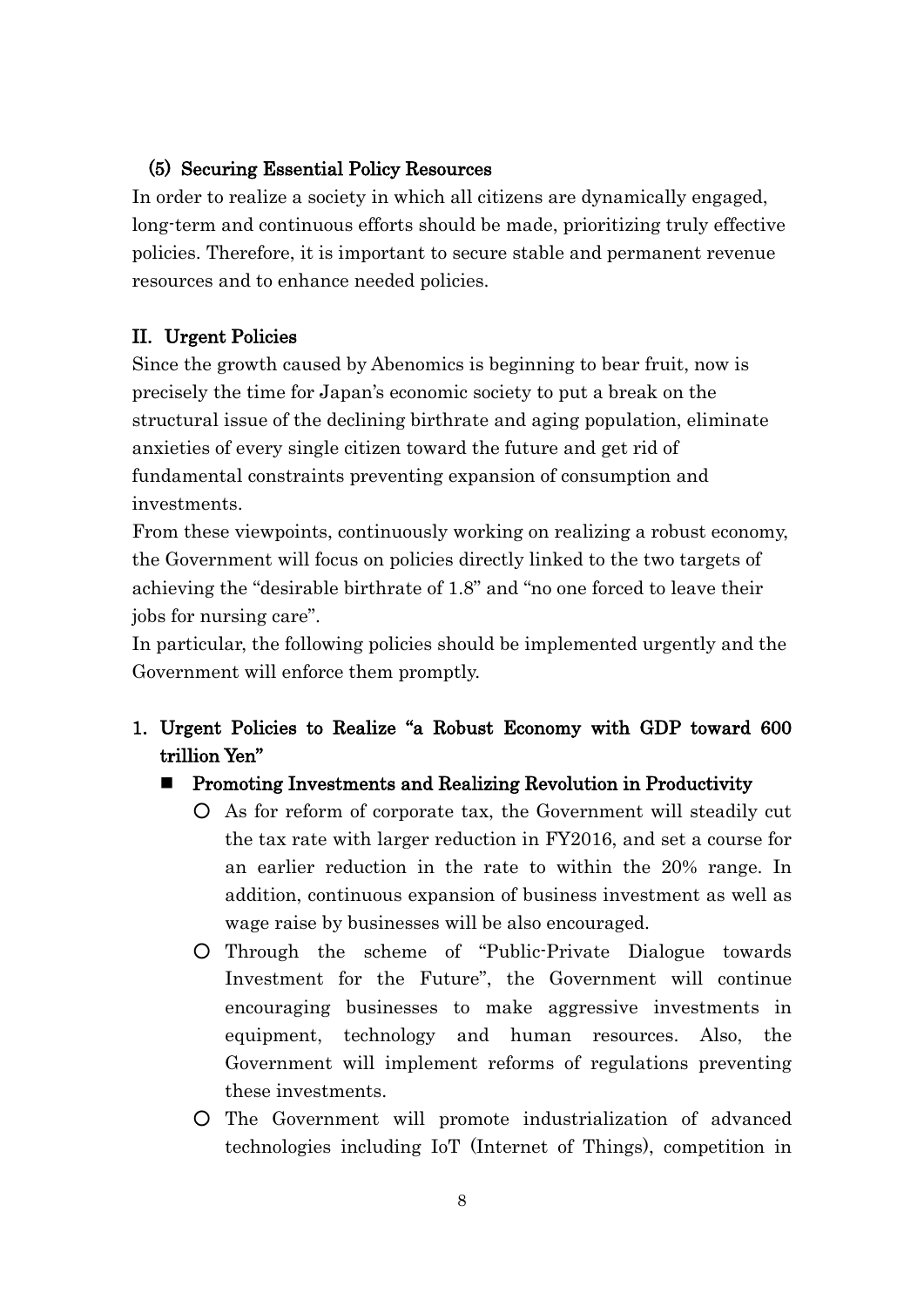mobile-device industry, cyber security measures, labor-saving activities and introduction of energy-saving equipment of small and medium-sized businesses as well as investments utilizing public-private funds.

- As for the service industry, the Government will generalize productivity improvement best practices in each sector through the creation of role models and standardization. Also, the Government will support productivity improvement efforts through development of new service model made by small and medium-sized businesses.
- The Government will promote housing investment and consumption of consumer-durable goods which are thought to have major spillover effects through reduction of burdens of purchasing housing and buildings with higher energy-saving performances as well as next-generation automobiles.

### ■ Driving Consumption through Raise of the Minimum Wage and Wages

- In the process of increasing nominal GDP to 600 trillion yen toward 2020, the Government will raise the minimum wage at the rate of 3% per year, considering the growth rate of nominal GDP. The goal of this effort is raising the weighted average of the minimum wage nationwide to 1,000 yen. The Government will encourage small and medium-sized businesses to improve productivity and improve business conditions.
- On the basis of the determination expressed by industry in"Public-Private Dialogue towards Investment for the Future", the Government will improve an environment realizing the goal and encourage businesses to raise wages in accordance with corporate earnings at their highest levels.
- From the viewpoint of distribution of achievements brought about by Abenomics, the Government will support recipients of small amounts of pensions who are thought to have difficulties enjoying benefits arising from the wage raise.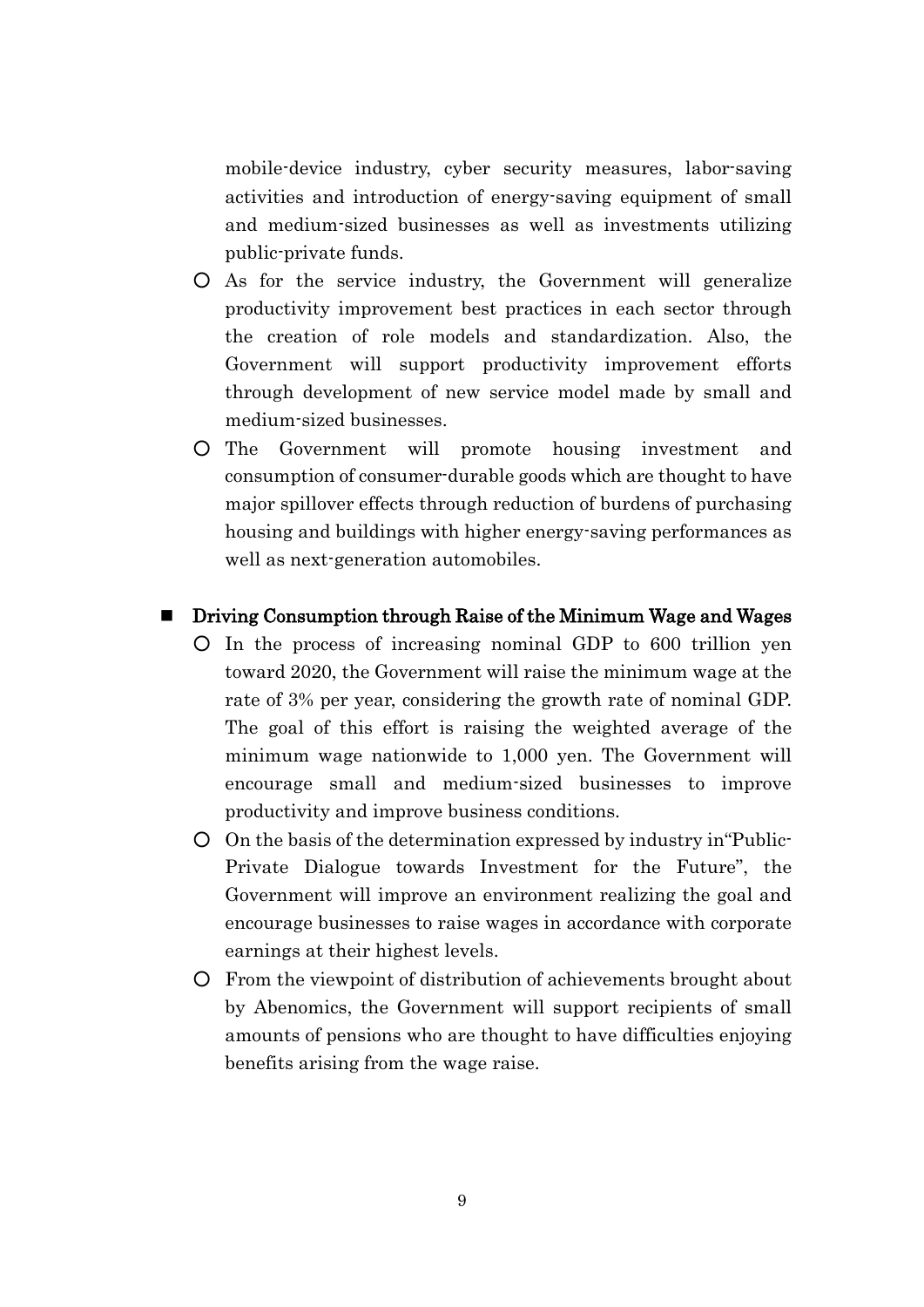- Promoting the Engagement of Women, Youths, the Elderly and the Disabled etc.
	- From the viewpoint of employment promotion, the Government will examine how the present schemes of tax, social security and marital tax deduction (which are currently thought to cause the so-called "Policy Wall" of 1.03 million yen and 1.30 million yen) should be reviewed, considering how to secure equitability among people.
	- The Government will accelerate efforts to establish work-lifebalance, improving practices of long working hours as well as utilizing public purchases.
	- The Government will enhance support systems for employment of the disabled.
	- The Government will urge businesses and schools to implement major overhauls of their own criteria of employment and admission to check whether their phraseology uniformly excludes people with disabilities or people fighting an illness. The Government will encourage them to improve the criteria when needed.

# Strengthening Added-Value Creativity in Local Communities through Promoting Local Abenomics

- The Government will provide supports, in terms of human resources and information, for pioneering efforts (e.g. promotion of improvement in productivity and new businesses by small and medium-sized businesses utilizing IT, expansion of exports of agricultural and fishery products, promotion of tourism and attraction of inward investment etc.) in local communities which have concrete output goals as well as PDCA cycles based on their own regional comprehensive strategies.
- The Government will promote national resilience for pre-disaster prevention, encouraging the formulation of regional plans for national resilience.
- The Government will promptly examine how to set goals for the tourism industry and make efforts toward the elimination of constraints in accommodations, traffic accessibility, passenger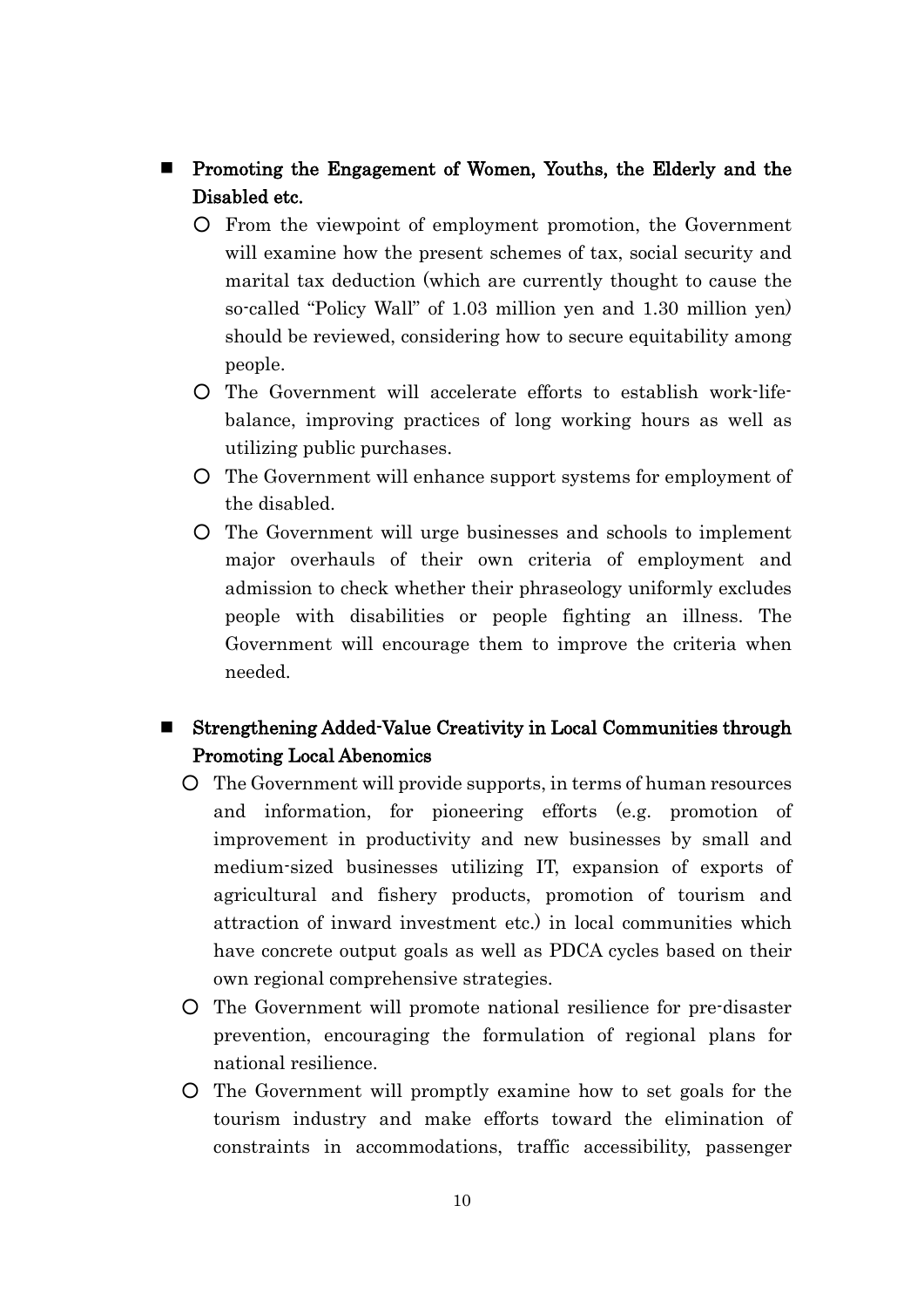acceptability and attraction of tourists toward local regions, utilizing public-private funds. Additionally, improvement in the productivity of the tourism industry will also be promoted.

- The Government will make efforts to realize an IT environment where everyone can be connected everywhere, helping local governments cultivate human resources promoting IT strategies (e.g. Chief Information Officer, CIO) and encouraging operational reforms as well as new business deployment in private sectors utilizing IT.
- In order to build "aggressive agriculture", the Government will accelerate aggregation of farmlands (e.g. visualization of functions of farmland consolidation bank system, utilization of taxes on farmlands) and encourage agriculture to be export-oriented and focused on creating value-added industries through the integration of processing, retail, and other functions and local brands.

# 2. Urgent Policies Directly Linked to Achieving the "Desirable Birthrate of 1.8"

- Stabilizing Employment and Improving Working Conditions of Youths, Which are Fundamental for Having Hopes for Marriage and Childbirth Fulfilled
	- In order to fulfill hopes of youths having difficulties getting married due to their unstable employment and low incomes, the Government will help them smoothly find jobs through securement of opportunities for people who have already graduated or dropped out of schools. In addition, the Government will also make efforts to promote non-permanent employees to permanent positions and improve their working conditions.
	- The Government will reconsider the present scheme in order to enable non-permanent employees to take childcare leave and continue working.
	- In order to prevent disadvantageous treatment of employees when they leave works due to pregnancy, childbirth and childcare, the Government will consider responses including legal systems.
	- In order to reduce economic burdens of self-employed workers and part-time workers before and after their childbirth, the Government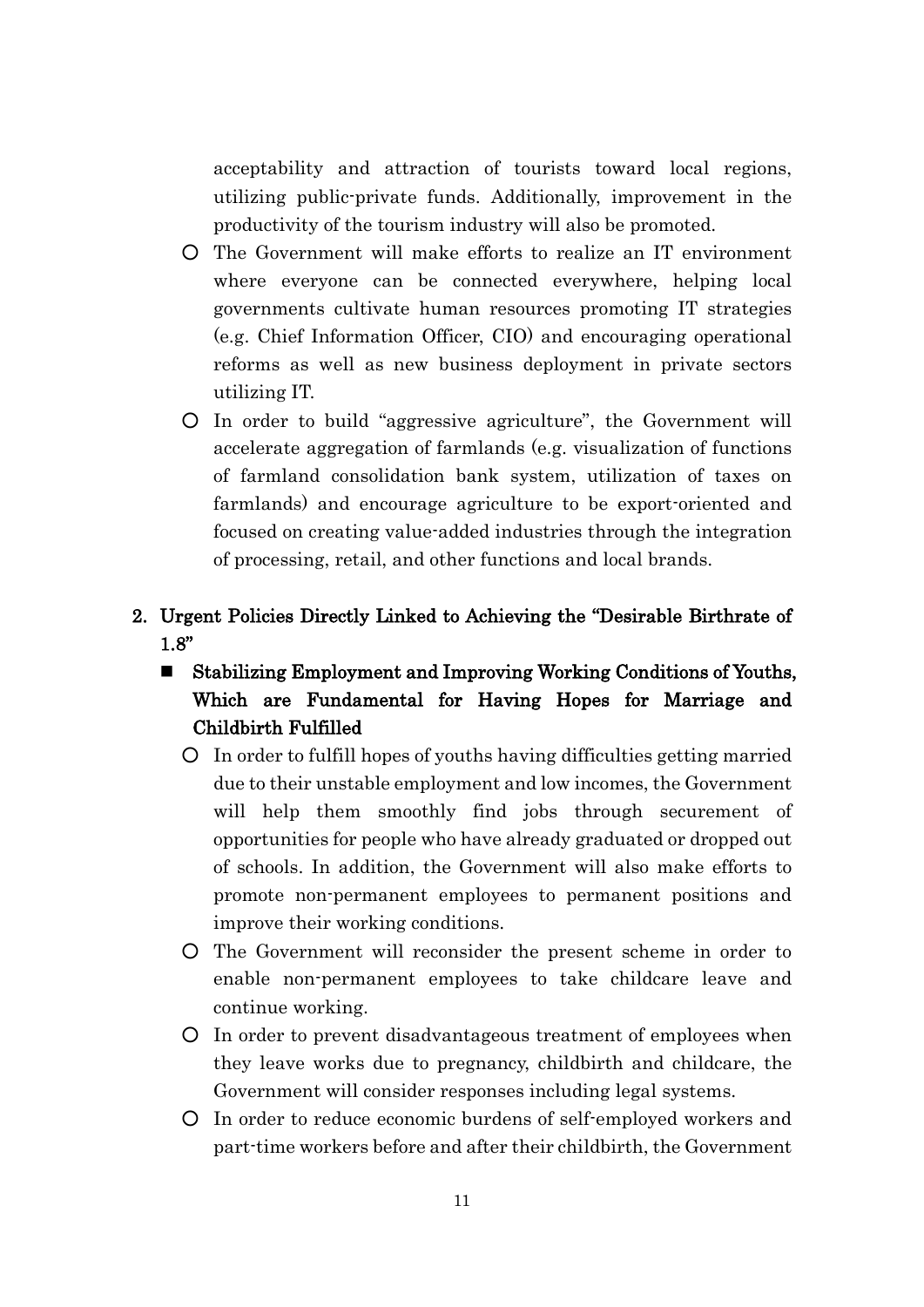will consider absolving them of payment of national pension premiums.

○ The Government will create an institutional framework leading to further expansion of the coverage of employment insurance so that employees in small and medium-sized businesses can also be included.

# Enhancing Support to Ceaselessly Eliminate Burdens, Worries and Anxieties in Each Stage of from Marriage, Pregnancy to Childcare

- In order to enable couples suffering from infertility to fulfill their hopes of pregnancy and childbirth, the Government will expand financial aid for fertilization treatments.
- The Government will encourage youths to get married, offering various matchmaking opportunities in local communities and reducing their housing burdens at the beginning of their married lives.
- In order to eliminate anxieties regarding pregnancy, childbirth and childcare, the Government will improve systems, including comprehensive support centers for childcare generation, ceaselessly supporting them in each stage of from pregnancy to childcare.

# ■ Promoting Working-Style Reforms Harmonized with Actual Cases in Local Communities Where People Give Births and Raise Children

- Since the birthrate varies depending on local communities and working styles, which assumes influence on the rate is also different, the Government, with full cooperation among related ministries and agencies, will make efforts to set up a meeting consisting of a local government, labor unions and managements in each local community and promoting working-style reforms.
- Enhancing Various Childcare Services Enabling Employment After Childbirth and During Childcare
	- In order to ensure elimination of childcare waiting lists, the Government will extend its goal of increase in the number of children accepted from 400,000 to 500,000 by the end of FY2017 and accelerate preparation of certified childcare centers based on "Plan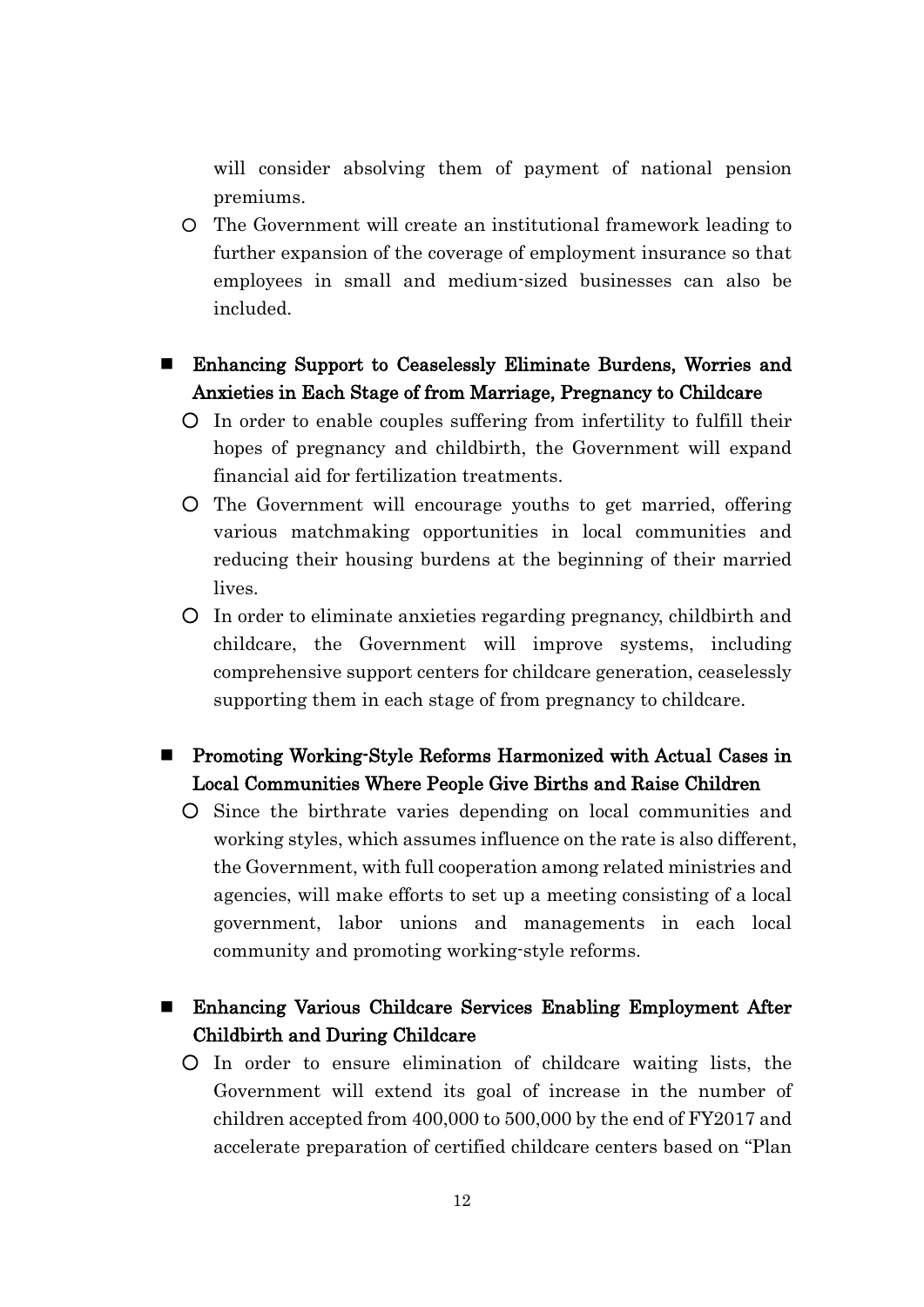to Accelerate the Elimination of Childcare Waiting Lists".

- Under the Comprehensive Support System for Children and Childrearing, the Government will enhance various facilities, accepting children other than certified childcare centers, supporting improvement of small-sized childcare centers for instance. In addition, soundproof measures for neighboring residents will be supported.
- As for efforts made by businesses, in the budget-making process for FY2017, the Government will consider enhancing the current scheme contributing funding to businesses for childcare supports to encourage enhancement and operation of childcare centers led by corporations.
- In order to secure human resources for nursery teachers, the Government will help them obtain qualifications, improve working conditions by employing nursery assistants and support reemployment of nursery teachers who have once quit their jobs. In addition, the Government will promote increase in efficiency of workflow utilizing ICT so that nursery teachers can concentrate on highly-specialized services with less amount of office works like preparing documentations. Furthermore, by the end of the year, the Government will formulate policies to secure various workers in the field, such as allowing more flexibility in the placement of nursery teachers in morning and evening time.
- Improving Environment Enabling Three Generations of a Family to Live Under One Roof or Nearby Each Other for Mutual Assistance in Childcare
	- In order to improve an environment enabling three generations of a family to live under one roof or nearby each other, the Government will support construction of mutigenerational housing and help families live nearby each other utilizing UR-housing.
- Overcoming Various Constraints Preventing Access to Desirable Education Including Economic Status
	- In order to enable everyone to receive desirable education regardless of their economic conditions, the Government will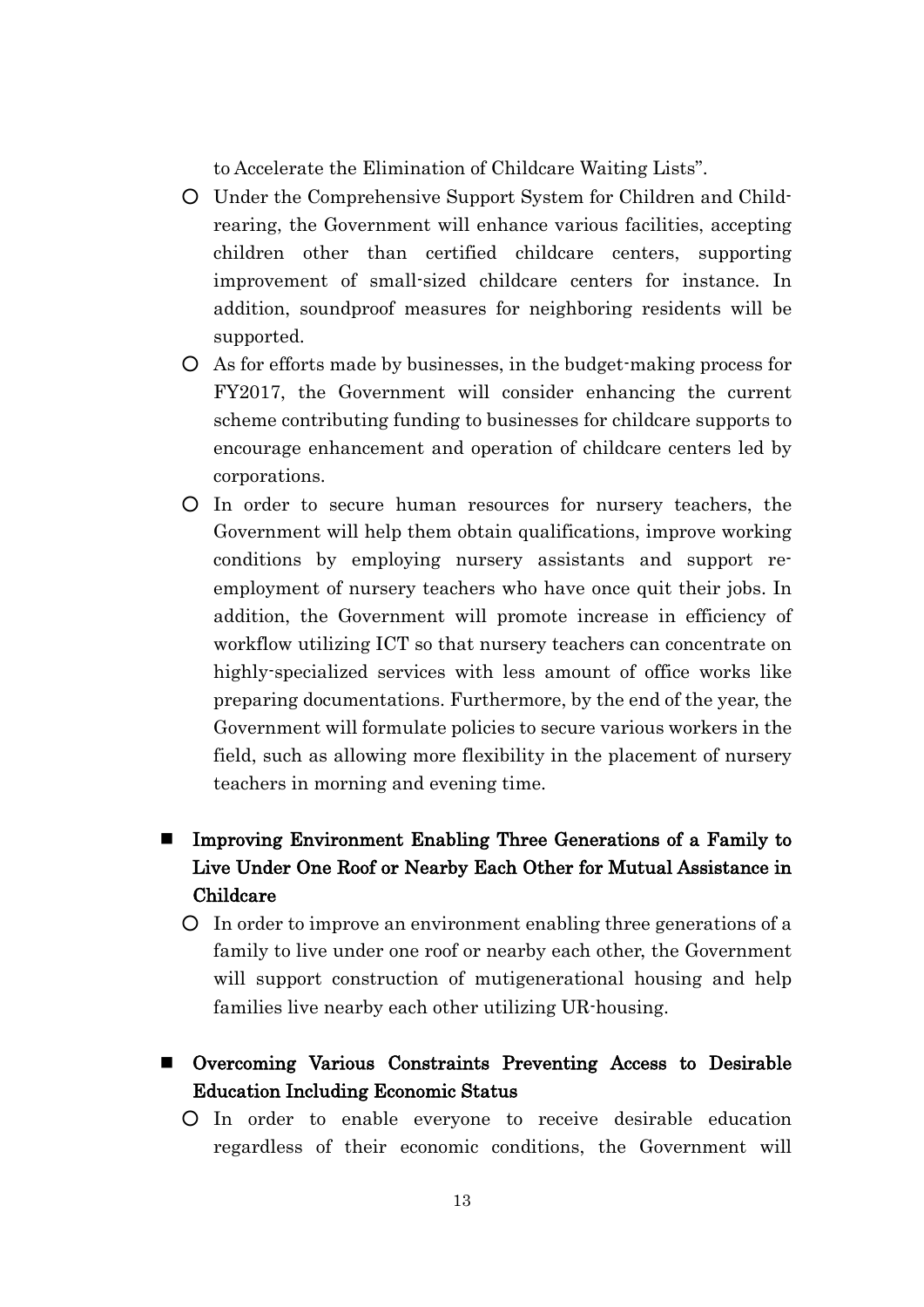gradually expand the range of early childhood education offered free of charge. In particular, supplementary classes for junior highschool students who tend to be left behind academically will be promoted.

- As for scholarships for higher education, the Government will make efforts to enhance them and introducing scholarship with its amount of monthly payment linked to recipient's income after graduation, utilizing My Number System.
- In order to enable children who cannot get used to lives in existing schools due to various reasons including bullying and developmental disabilities to restore confidence, the Government will help children in families having economic difficulties in particular gain opportunities of multi-stream education.

## Enhancing Consideration and Measures for Families and Children Having Difficulties in Childcare

- As measures against poverty of children, the Government will steadily promote policies addressed in "Project for Promotion of Independence of Single-Parent Families and Families with Multiple Children", utilize foundation built with private funds and offer support through local governments to enhance effectiveness of the project.
- In order to support single-parent families, the Government will make efforts to make local government contacts one-stop, supporting children's studies and providing places for them. In addition, the Government will urgently create a lending system to help single parents become independent and extend support for them trying to obtain qualifications for employment. Furthermore, the Government will encourage them to come to an agreement regarding child supports in advance upon divorce and enhance functions of childcare allowance based on results of recheck of the present scheme from the viewpoint of stabilization of lives and promotion of independence while securing revenue resources at the same time.
- The Government will strengthen measures against child abuse, including enhancement of children's consultation offices.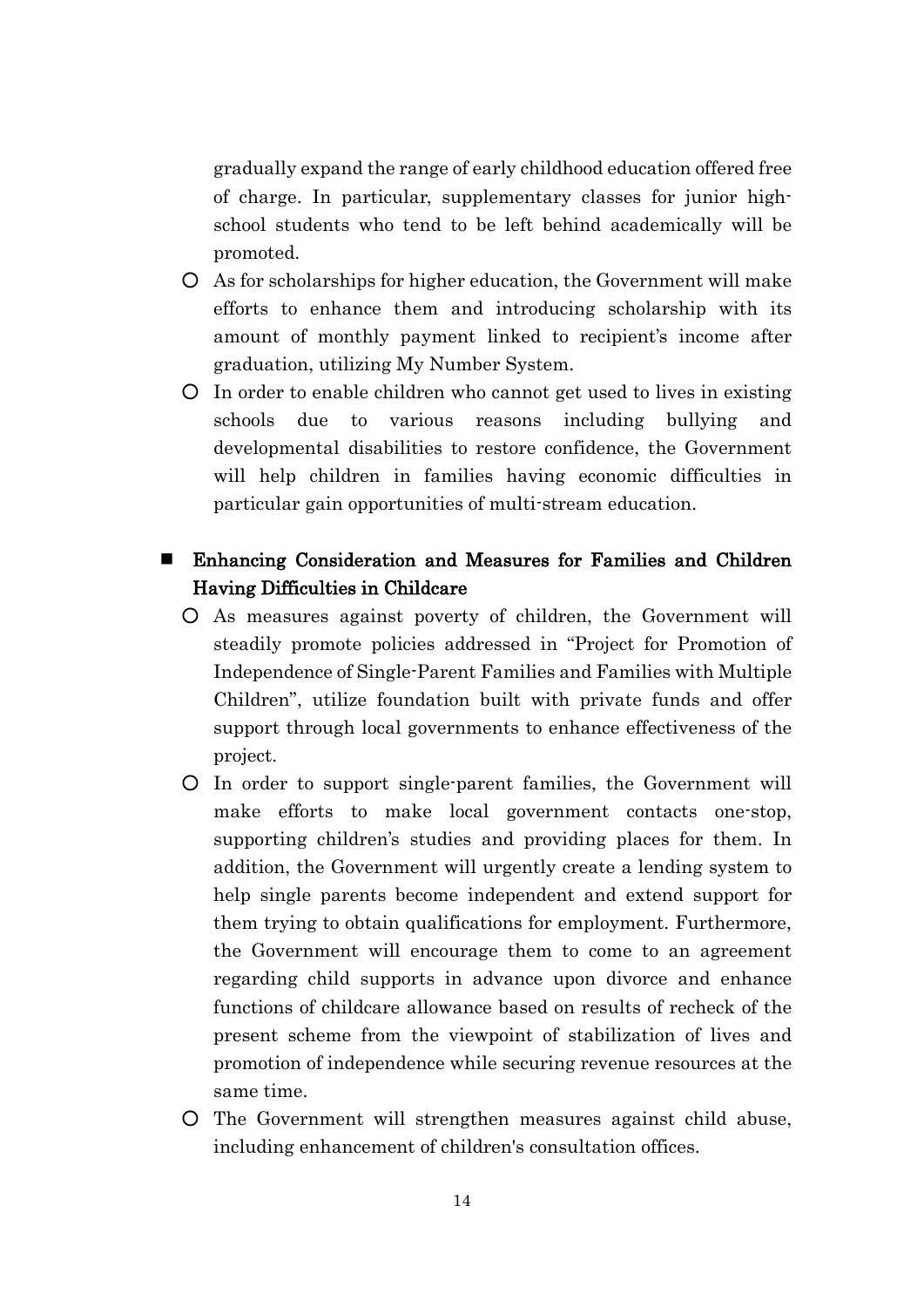## 3. Urgent Policies Directly Linked to "No One Forced to Leave Their Jobs for Nursing Care"

- Securing Foundation of Nursing Services Meeting the User's Needs of the Elderly
	- By the beginning of the 2020s, the Government will eliminate cases in which people are unable to receive nursing services and therefore have no choice but to leave their jobs. In particular, in order to eliminate cases in which the elderly are forced to stay at their own homes although they should be admitted to special elderly nursing homes, the Government will accelerate accomplishment of its goal of extending the numbers of elderly accepted to more than 380,000 people (increase in the period of FY2015 to FY2020), which is addressed in the present nursing insurance activity plans. In addition, the Government will set an extra acceptance goal which is relevant to 120,000 people by accelerating improvement of nursing facilities, home-nursing services and elderly housing with supportive services. In total, around 500,000 people will be additionally able to receive desirable nursing services.
	- The Government will make efforts to improve nursing facilities through further utilization of government-owned sites including decrease in rent fee, reduction in burdens of acquiring sites and relaxation of relevant regulations. Also, improvement of facilities utilizing advantage of scale gained by combining multiple foundations of different nursing services, renovation of facilities effectively utilizing existing resources are also supported.
	- Furthermore, toward the 7th nursing insurance activity plan, the Government develop research methods as well as promote researches conducted by local governments in order to precisely grasp how to realize effective nursing services to enable families providing nursing care to keep on working.
	- The Government will accelerate improvement of elderly housing with supportive services. In addition, improvement of local hub functions accompanied to these housing are also supported.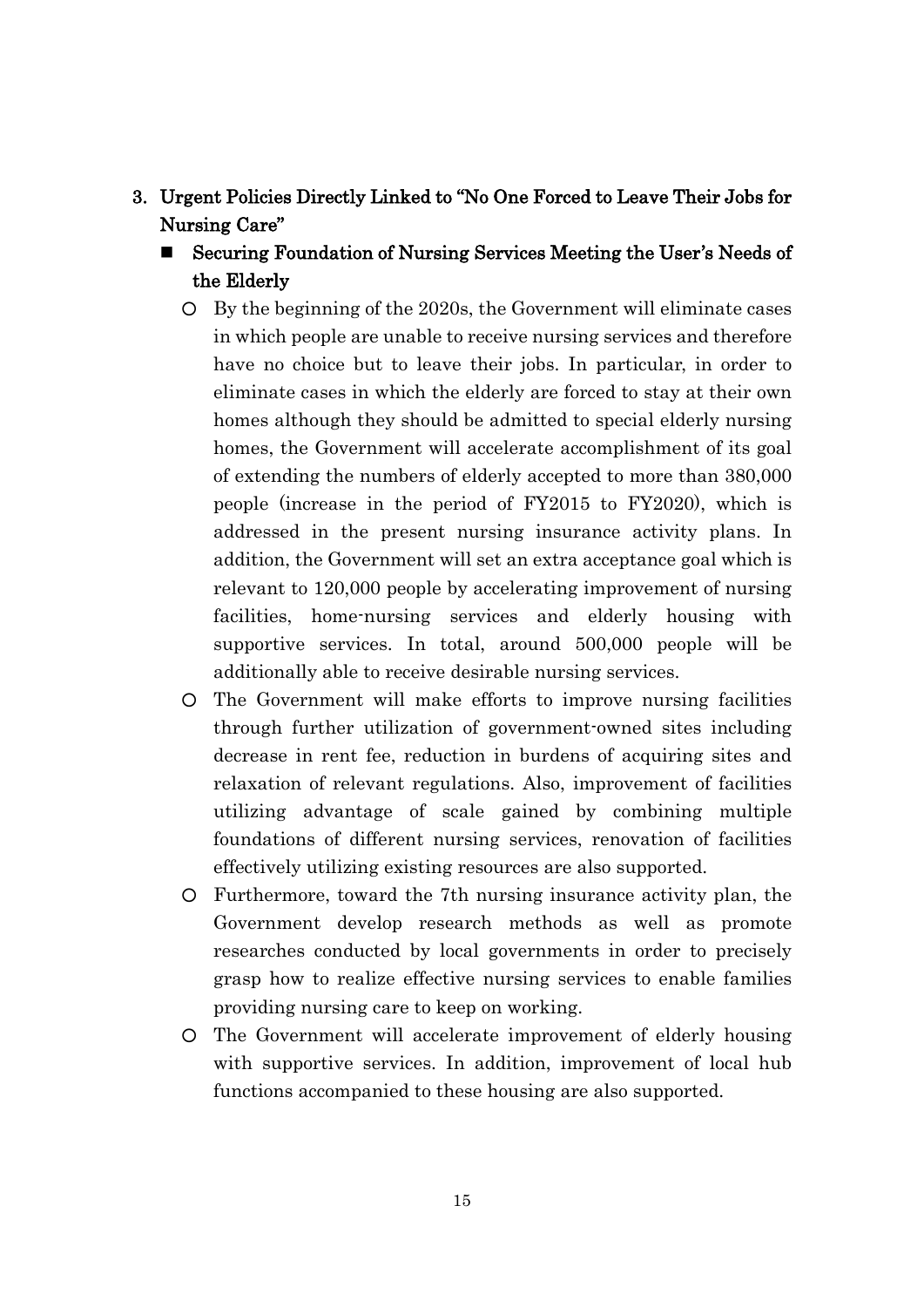- Cultivating and Securing Human Resources for Nursing Services Needed as Well as Improving Their Productivity
	- In order to secure human resources for nursing services, the Government will support re-employment of nursing staffs who have once quit their jobs, vastly expand the coverage of forgivable student loans for students aiming to become certified care workers and enhance financial aid to businesses who improve career paths of their employees.
	- In order to prevent human resources for nursing services from quitting their jobs, the Government will reduce their burdens through promotion of utilization of nursing robots, supporting the development of manufacturers of nursing-care equipment. Additionally, in order to improve productivity of nursing businesses, the Government will promote reduction in burdens of office works and improvement of workflow by utilizing ICT and reducing amount of documentation.
- Enhancing Consulting Function and Support System in Response to Anxieties and Worries of Families Providing Nursing Care
	- The Government will enhance comprehensive consulting function across regions and across occupational fields for families providing nursing care. In addition, as for the balance of working with nursing, the Government will enable nursing care managers at local comprehensive support centers to give advice to families in need. Also, support for families, including volunteers' home visit for people with dementia, development and deployment of surveillance services by private sectors will be promoted.
	- In order to enable people to promptly receive nursing services when they need, the Government and local governments will enhance their activities of publicizing contents and procedures of the scheme of nursing insurance.
- Improving Working Environment Enabling Families Providing Nursing Care to Take Care Leave
	- In order to enable families to easily take care leave, the Government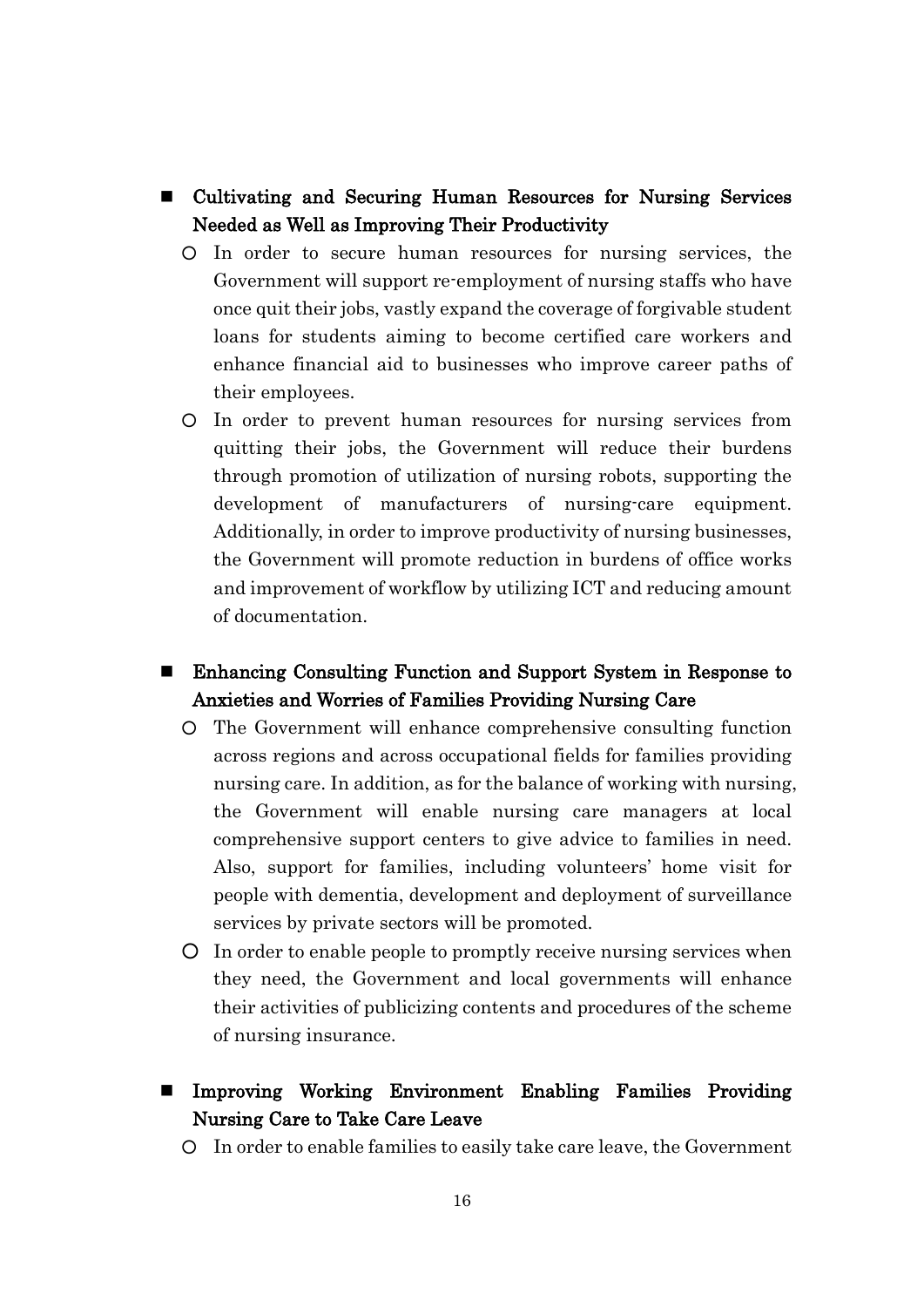will reconsider the present scheme allowing families to take 93 days of care leave in total per person so that they can take leave in installments. In addition, as for temporary care leave, the Government will consider how to enable people to take them more flexibly.

- In order to stabilize incomes before and after taking care leave, the Government will consider raising the levels of care leave benefits (currently set at 40%), taking account of childcare leave benefits (currently set at 67%).
- Enhancing Efforts to Extend Healthy Life Expectancy to Realize Lively and Prosperous Retirement
	- The Government will make efforts to extend health life expectancy, like prevention of adult diseases utilizing know-how of private sectors through improvement and enhancement of foundation of national database of medical information and generalization of advanced practices of "Data Health" including providing health consultation for individuals based on their receipt data.
	- The Government will expand its efforts to give incentives for prevention of disease and promotion of health to individuals.
	- The Government will promote health instructions to the elderly to prevent them from facing poor nutrient conditions and mental physical depression.
	- The Government will promote the generalization of advanced cases of effective care prevention at the municipal level.
- Securing Various Employment Opportunities and Giving support toward Economic Independence for the Elderly Seeking to Participate in Society with Motivation in Life
	- From the viewpoint of distribution of achievements brought by Abenomics, the Government will support recipients of small amounts of pensions who are thought to have difficulties enjoying benefits caused by wage raise.
	- In order to improve an environment enabling the elderly to continuously work feeling secure, the Government will support corporations and NPO activities arranging such an environment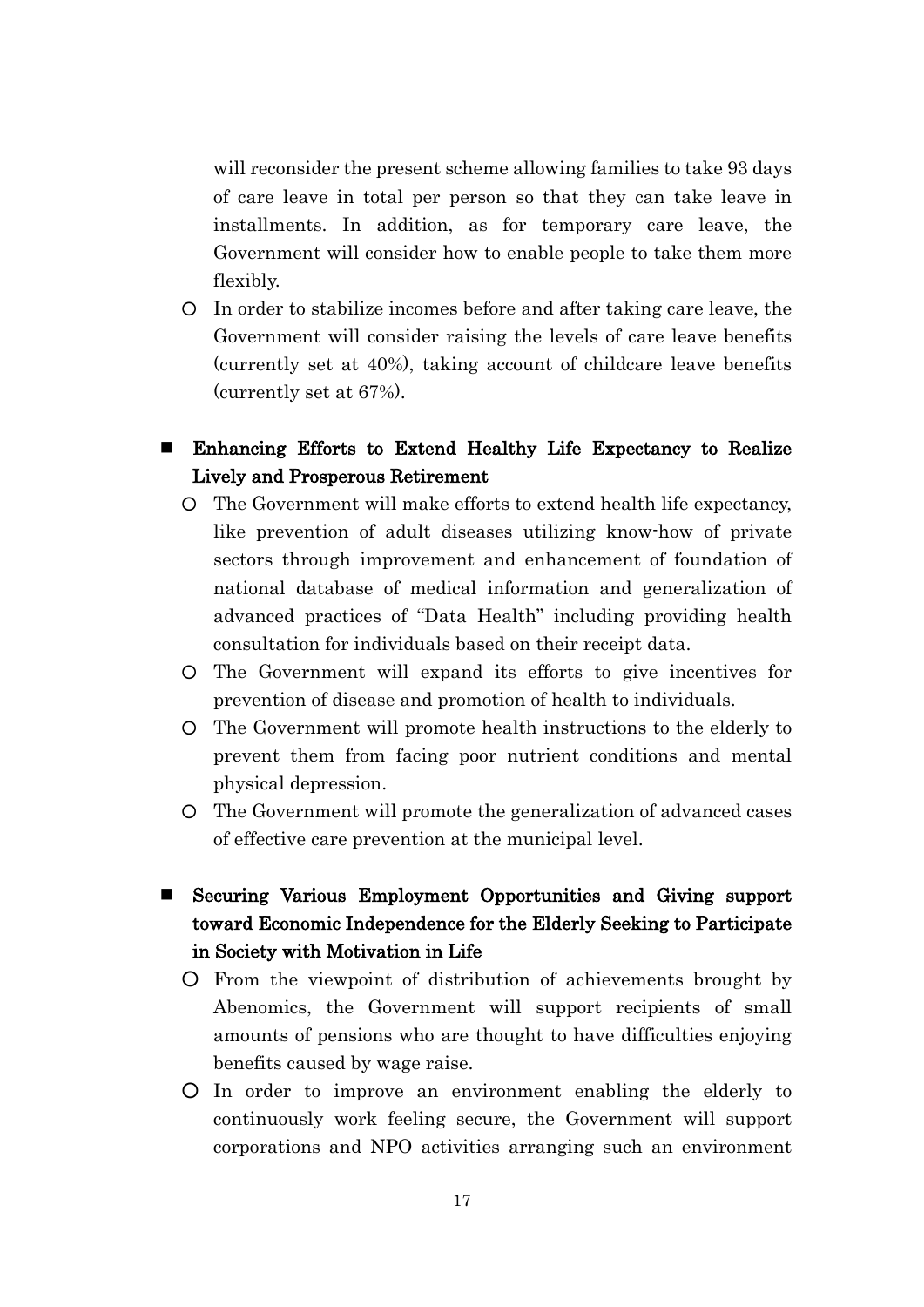and the elderly starting their own businesses. In addition, the Government will reconsider the current range of qualifying age for employment insurance.

- In order to create local communities in which the elderly can play active roles interacting with other generations, based on the vision of town in which everyone can be active throughout the entire lives, the Government will consider establishing necessary schemes including legal systems.
- In order to enhance employment referral for the elderly, the Government will reconsider the current scheme to promote social involvement of the elderly, harmonized with the reality of each local community. For instance, relaxation of current conditions presented by Silver Human Resources Centers that impose limitations on the scope of work done by the elderly as "temporary", "short-term" and "simple and easy" will be considered.
- The Government will make efforts to secure the pension level regarding both public and private pensions, promoting and expanding corporate and private pensions as well as accomplishing reforms in public pensions.